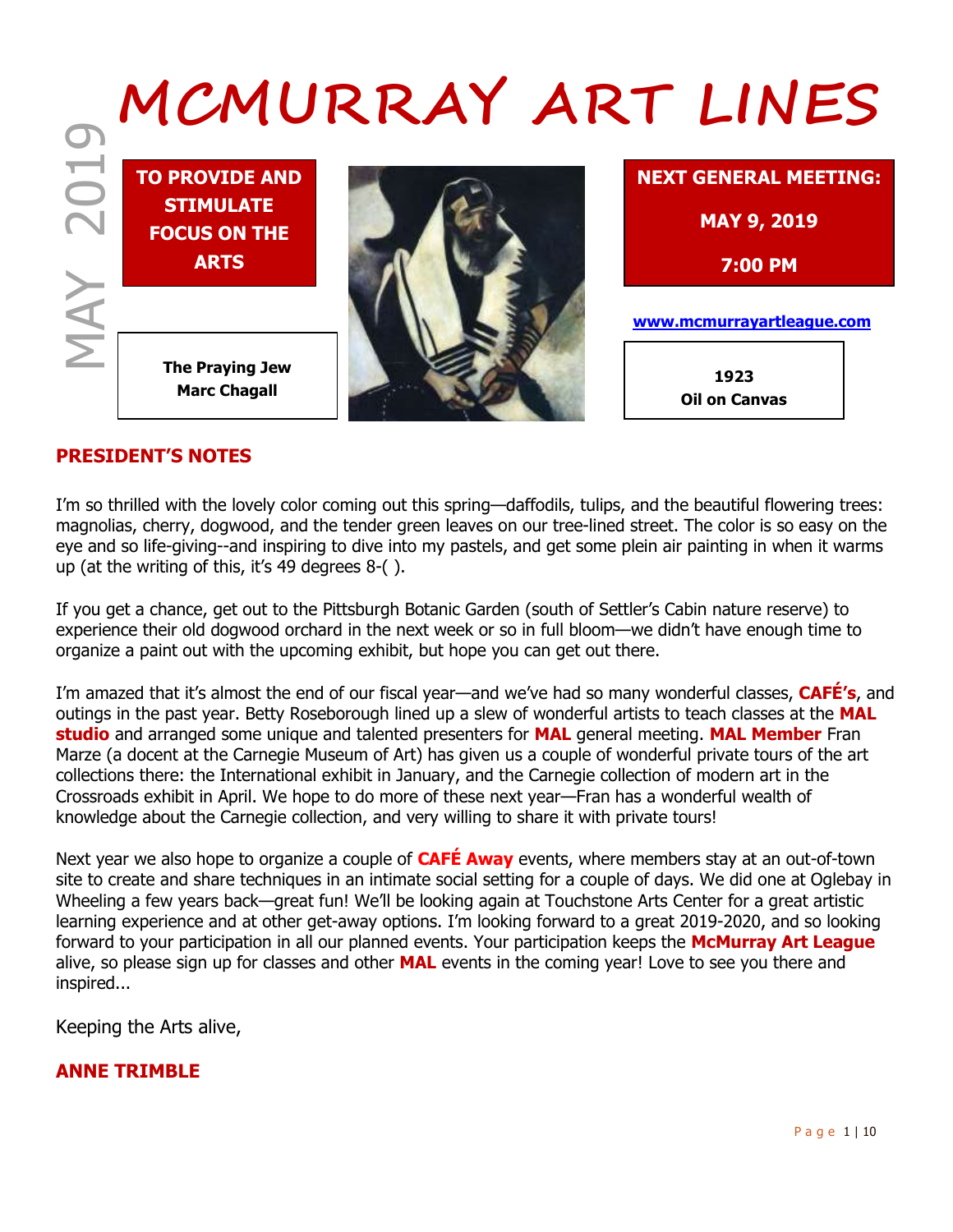## **OPEN POSITIONS**

A few of our board members have decided to retire at the end of this fiscal year (May 31). Consider joining one of the following committees (as part of the general board) for the next fiscal year:

| Nominations Committee            | Help make sure all executive board positions have someone on<br>the ballot for elections during our last General Meeting of the<br>vear.                                               |
|----------------------------------|----------------------------------------------------------------------------------------------------------------------------------------------------------------------------------------|
| Member of Standards<br>Committee | We need one more person to serve on this committee. You'd<br>need to participate at exhibit screenings only two or three<br>dates a year (prior to exhibits). Standards list provided. |

Remember that board members get a discount for classes at the studio 8-). Please join us to keep the **McMurray Art League** running smoothly!

## **ELECTIONS**

Elections for the **McMurray Art League Executive Board** are held on the last **General Membership Meeting** of our fiscal year (**May 9, 7:00**). We hope you will attend and vote in the slate (and/or volunteer to add your talent/energy to a current position or committee). Here is the slate for the Executive Board for 2019-2020:

**President:** Anne Trimble **Vice President:** Leslie Baldwin **Treasurer**: Jan Pini **Recording Secretary**: Sandy Conley **Corresponding Secretary**: Jeennie Nickolls

Looking forward to **having you VERY INVOLVED in the McMurray Art League in our next year**—we've got the most active art league in the area, hope to keep it that way! **We hope you will attend and vote on the slate.**

### **ANNE TRIMBLE**

### **NOTICE**

If you have information you want to share with **MAL** members, please submit your article to our President, Anne Trimble with a copy to the newsletter coordinator, Paul RebhoLz at [newsletter@mcmurrayartleague.com.](mailto:newsletter@mcmurrayartleague.com)Please turn in your info by Thursday (or Friday if you choose) after the Board Meeting to be printed in the next newsletter.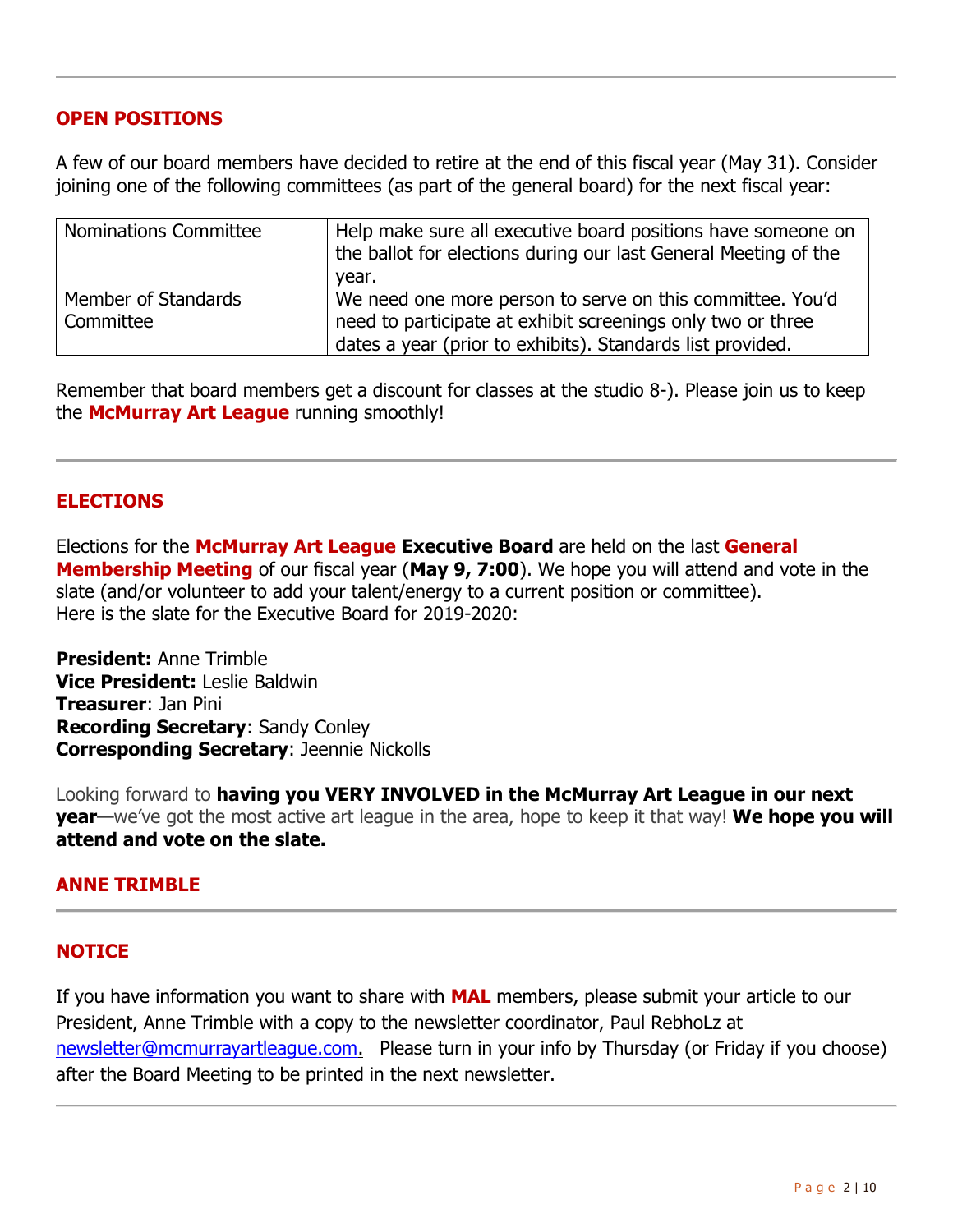## **MEETING DATES FOR 2019**

| <b>Board Meetings 2:00</b><br><b>PM</b> | <b>General Meetings</b> | <b>Presenter</b>        |
|-----------------------------------------|-------------------------|-------------------------|
| May 20, 2019                            | May 09, 2019 7:00 PM    | Betsy and David Bangley |

We're disappointed that the presenter for our last **General Meeting** (Michael Schiavone) cancelled at the last minute due to a personal crisis. We will try to reschedule him as a presenter for one of our meetings next year—love his interpretation of glass reflections...

### **Coming up in the next meeting**:



## **Seeing with New Eyes: Light and the Human Form**

The human body is a landscape of its own. Light that falls upon it sets the season. Art models Betsy and David Bangley present a demonstration of light, shadow and color. Explore lighting's impact on style, mood, and atmosphere before the first mark is made on paper or canvas. Learn how expanding your study into the realm of the figure can lead to new observational skills that apply to all artistic endeavors. See with new eyes.

Betsy and David Bangley

### **STUDIO WINDOW EXHIBIT**

B. J. Wettach had a great **MAL Window Exhibit** for April. The following additional members will be showing their art in the next two months:

- $\bullet$  Dan Hart May
- Sharon Knight June

The artists are all members of **MAL**. Please encourage your friends to visit the studio on Fridays when we are open from 10AM to 2PM to see the fine art work on display in the window and inside the studio.

### **DARLA RAE DUFFY**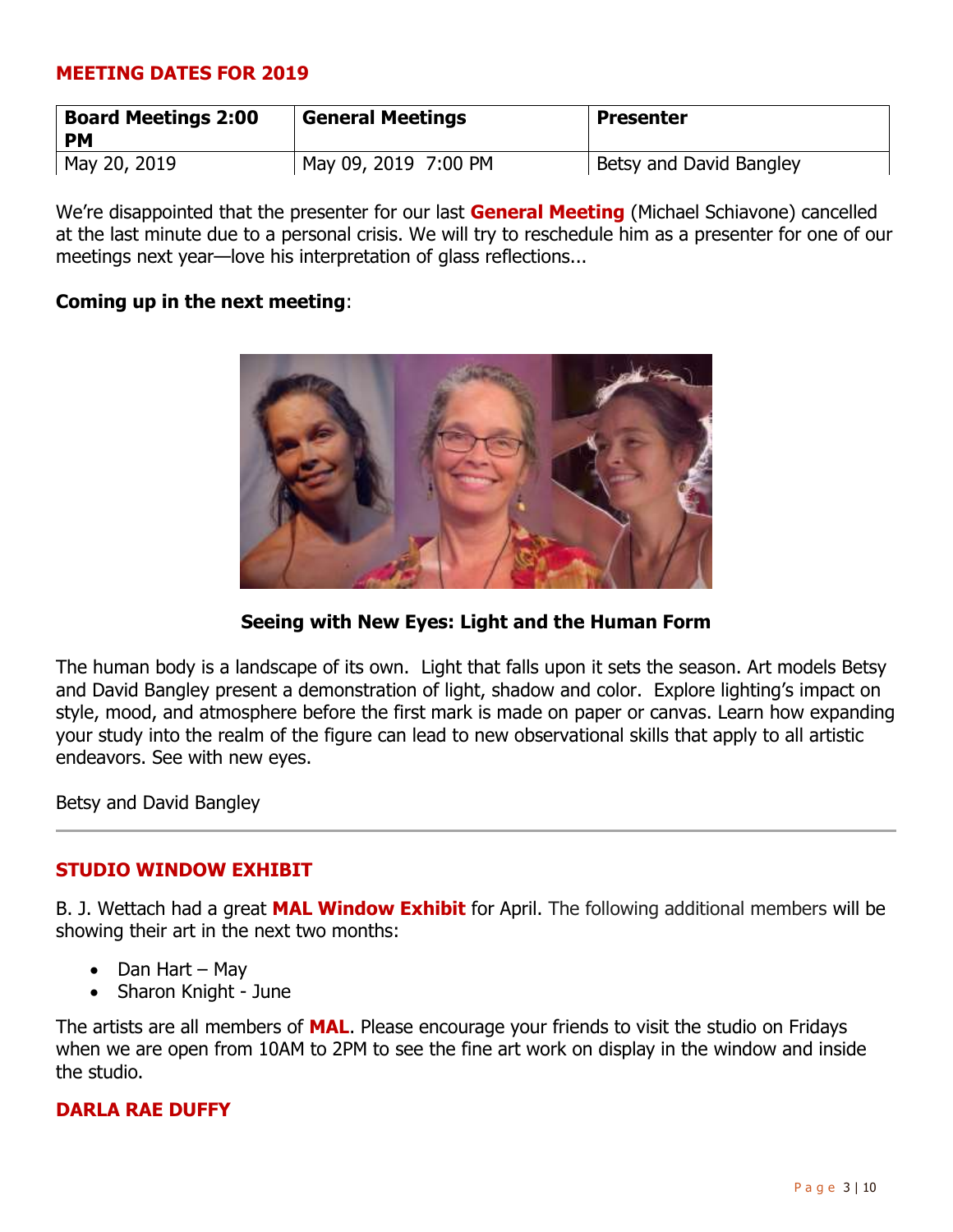# **CHANGES TO BYLAWS AND POLICIES**

The Board is proposing some changes to the **McMurray Art League Bylaws and Policies**. Most are cosmetic wording changes but there are a few significant changes. These are highlighted below. To see the full changes, visit the **Members, Forms and Org. Documents page**  at <https://www.mcmurrayartleague.com/Docs> where you will find links to the proposed documents with Microsoft Word's "track changes" facility turned on so you can see the old and new wording. We will be voting on these changes at the **May 9, 2019 MAL General meeting**.

### **Significant Bylaws Changes:**

- Article 4.2 A quorum at a **General Meeting** shall be seven (7). (Used to be eight but an odd number is better.)
- Article 6.1.b The Vice-President is responsible for coordinating **CAFEs (Creative Arts for Everyone).** (Used to be "may supervise and advise the **Spring and Fall Show Chairs**" which hasn't been happening. The VP has other duties as well, of course.)
- Article 7.1.m The **Standards Committee** shall consist of three members who shall ensure that all show artwork adheres to **League Standards**. (Used to be four members with a complicated "promotion" mechanism to determine who was in charge. The Board decided the committee can decide for themselves who is in charge and four members was too many.)
- Article 11.1 Written notice of the proposed amendment must be sent to all members via the newsletter or email prior to the membership vote at the next **General Meeting**. (Used to call for a thirty-day notice but with the immediacy of email, the Board decided thirty days was not needed and caused too many constraints.)
- These changes will apply starting in the next fiscal year.

### **Significant Policies Changes:**

- Article 2.f All entries must be original work (not prints of original work), although photographs and digital art may be prints of the artist's work. (**The Fall Show** used to allow entries that were prints while the **Spring Juried Show** required all work to be original. This complicated things for the **Fall Show Chair** and there haven't been prints entered in the **Fall Show** for several years. Of course, bin art can be prints for both shows, as before.)
- Article 6.b The show categories are: Still Life/Floral; Landscape/Seascape; Interior/Exterior/Architecture; Animal/Wildlife; Abstract/Non-Objective; Portrait/Figure; Photography/Digital Art; 3D/Sculpture. (Collage was dropped as a separate category as the Board determined that collage pieces could fall into a subject-based category.)

**\_\_\_\_\_\_\_\_\_\_\_\_\_\_\_\_\_\_\_\_\_\_\_\_\_\_\_\_\_\_\_\_\_\_\_\_\_\_\_\_\_\_\_\_\_\_\_\_\_\_\_\_\_\_\_\_\_\_\_\_\_\_\_\_\_\_\_\_\_**

### **JAN PINI**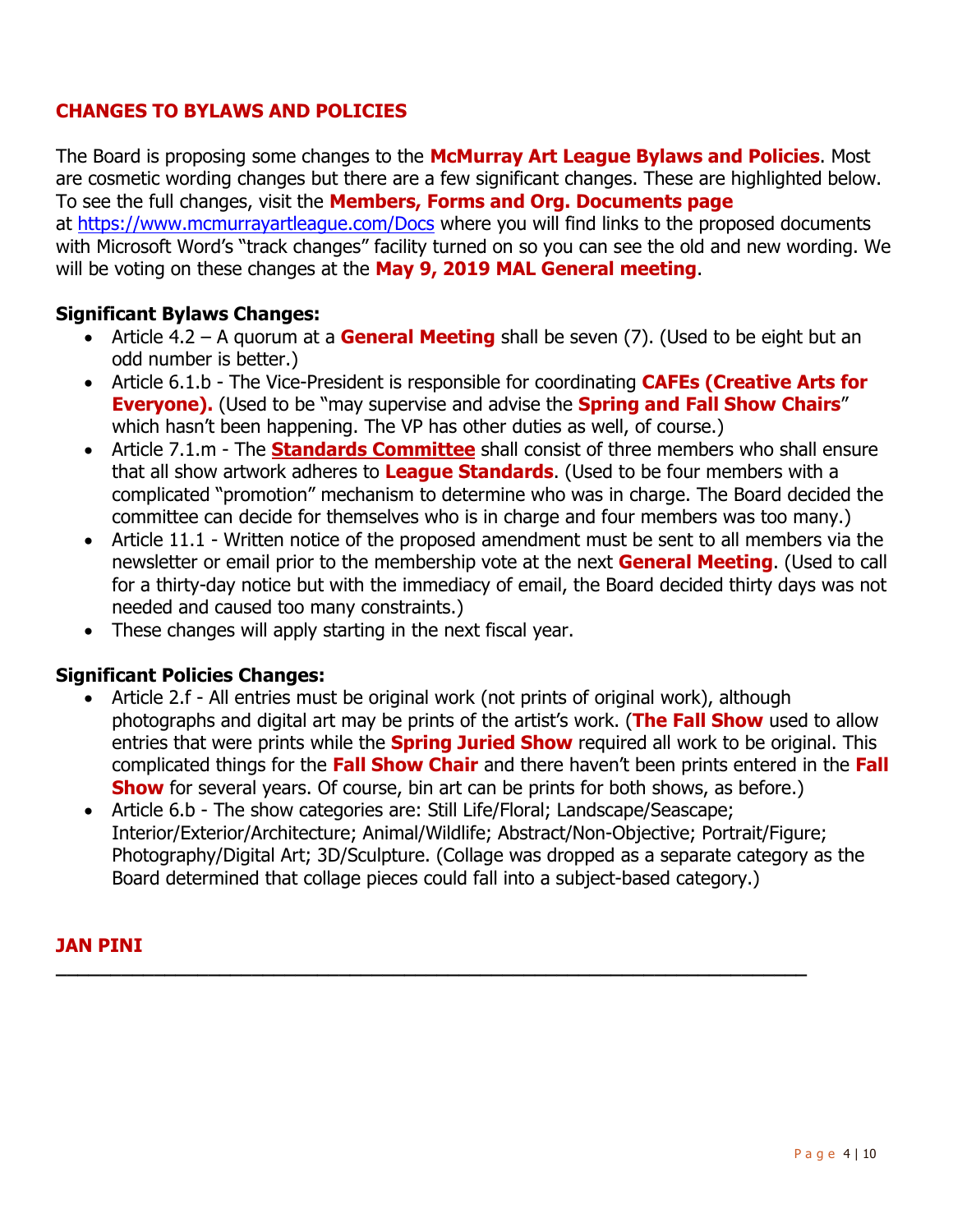# **CAFÉ (Creative Arts for Everyone) MAL MEMBERS ONLY OPPORTUNITY**

We don't have any scheduled May **"MAL Members Only"** offerings - **MAL CAFÉs**. But we are asking **MAL** members to share their artistic skills and information with each other. If you have any unique skills or especially interesting projects, why not schedule a **CAFÉ** presentation to share the skill? Just contact Leslie Baldwin at [vicepresident@mcmurrayartleague.com](mailto:vicepresident@mcmurrayartleague.com) or 412- 720-7380 to schedule.

### **LESLIE BALDWIN**

### **UPCOMING CLASSES – 2019**

We have a great variety of classes with some new instructors and classes in very diverse media and subject matter. **Please sign up early so we can make sure these classes can run! We had to cancel Gail Beem's pastel class due to low registration.**

| <b>Date 2019</b>          | <b>Class</b>                                                                                     | <b>Time</b> |          | <b>Members Non-Members</b> |
|---------------------------|--------------------------------------------------------------------------------------------------|-------------|----------|----------------------------|
| May 8, 15                 | James Sulkowski, Pastel Landscapes (Register)                                                    | 10:00-4:00  | \$40/day | \$45/day                   |
| May 22, 29,<br>Jun. 5, 12 | Sue Levy, Beginner-Intermediate Watercolor, Artist<br>Info $(p.1)$ $(p.2)$ , Supplies (Register) | 10:00-2:00  | \$30/day | \$35/day                   |

If you have any questions about class content, contact the Class Coordinator, Betty Roseborough, at classcoordinator@mcmurrayartleague.com or 412-854-2426.

### **To register for a class**:

- 1. You may register on the **MAL Website** by viewing the class under the [Events](https://www.mcmurrayartleague.com/page-1498580) menu option and clicking Register (register for the series or for each day separately) **OR** you may notify the Class Registrar, Jean Kunz, via email at [classregistrar@mcmurrayartleague.com](mailto:classregistrar@mcmurrayartleague.com) or 412-831- 9992 and ask to be placed on the class list for the classes and dates desired.
- 2. After you register, you can pay on the **MAL Website** or mail a check made out to **McMurray**  Art League for the cost of the classes to the registrar:

Jean Kunz; 1818 Kent Rd.; Pittsburgh, PA 15241.

In the Memo section of your check, note which instructor classes and dates the check covers. You will receive an email confirmation of your registration.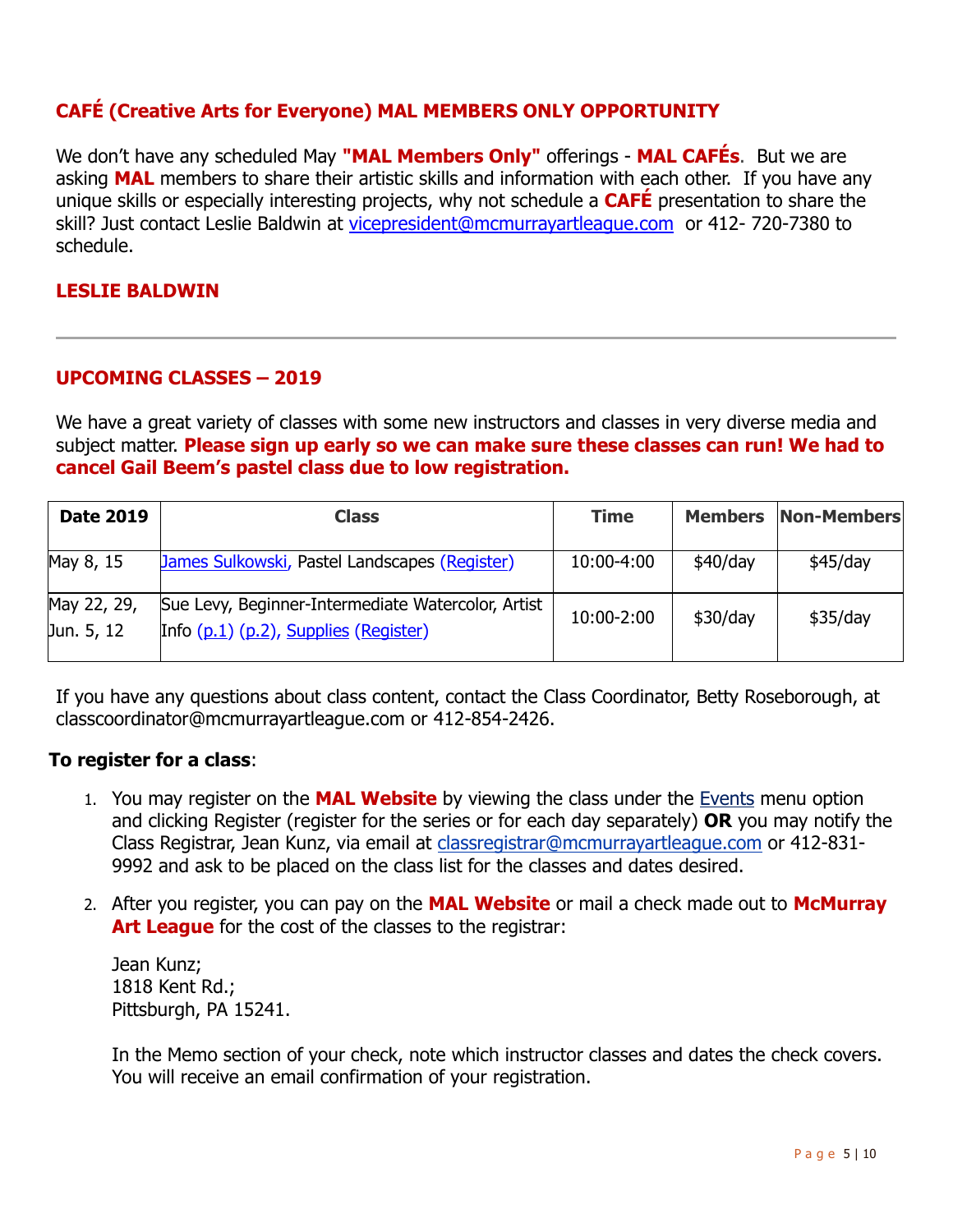## **CLASS PREVIEWS:**



### **James Sulkowski**

"James Sulkowski teaches the concepts and techniques of Classical painting. These concepts include space, light and atmosphere; composition; color and color progressions; painting techniques and more. Demonstrations and individual instruction are available. His techniques apply to all mediums.

jamessulkowskifineart.com/



### **Sue Levy**

We will be working on "The Elements of Design and Composition" How to edit a photo, creating a more simplified painting; waterfalls, barns, floral painting; and how to mix color from your paints to create beautiful color, neutrals and more. Come join in and have fun painting watercolor with me.

Sue Levy Watercolor Workshop

### **BETTY ROSEBOROUGH**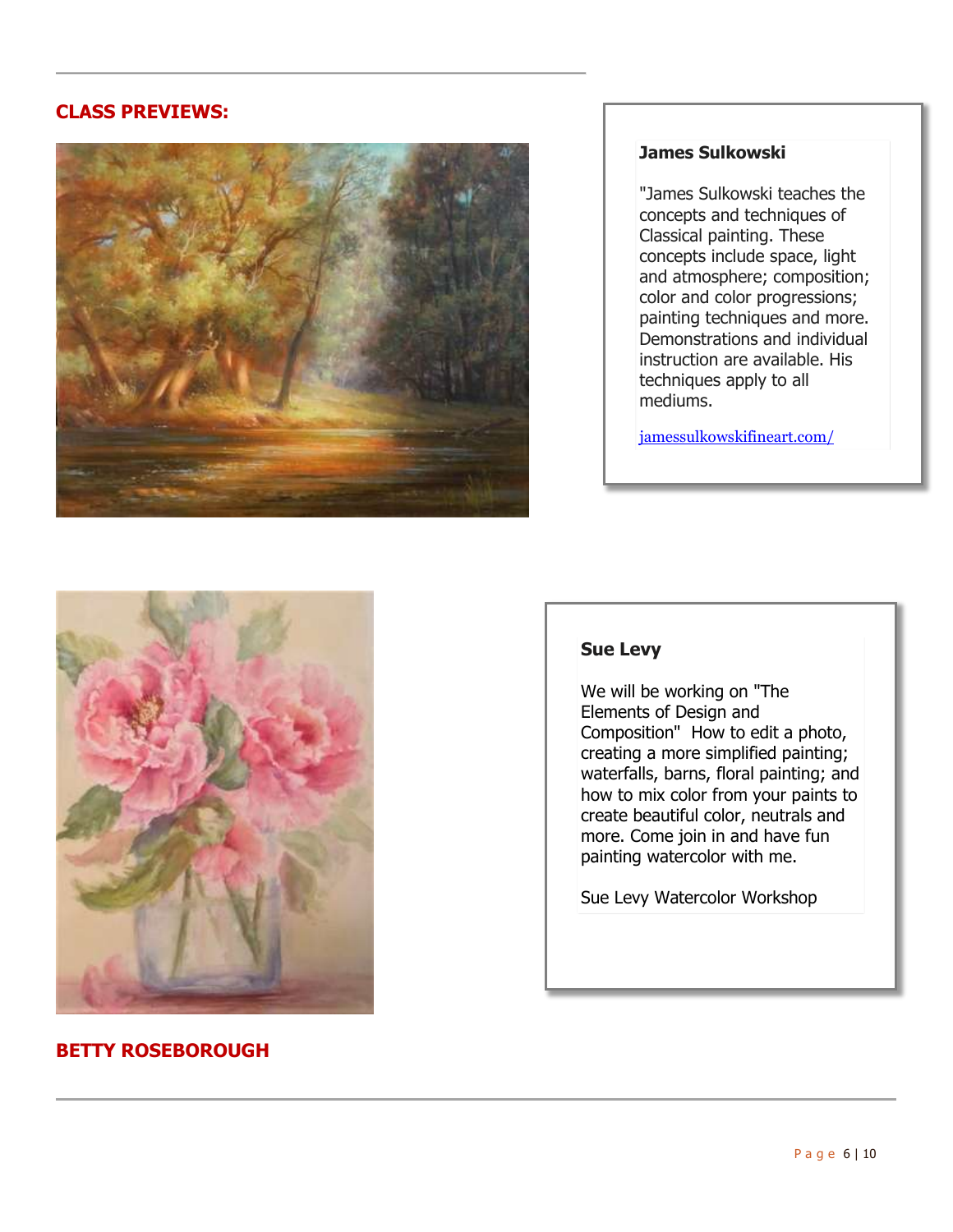## **STUDIO GALLERY EXHIBIT**

The current themed gallery exhibit show is called **"Changes in L'Attitude**" and will remain in the studio gallery until June 6**.** The next themed show will be called **"Take a Chance**‖. We have all taken a chance sometime or somewhere in our life and have either celebrated or regretted it. Now is the time to display the emotion connected with that event. Register your work for this exhibit by June 4 online through the **MAL Calendar**, or send an email to Paul Rebholz ( [p.rebholz@live.com\)](mailto:p.rebholz@live.com) or call 412-257-2731. Every artist can enter up to 3 pieces. Information is needed by the deadline to provide time to design and print tags. There is no entry fee but a 15% commission on sold works is retained by **MAL**. Pickup of your "L'Attitude" paintings and dropoff of your "Take A Chance" artwork will take place at 5:00 – to 6:00 PM on June 6.

As a member of the **McMurray Art League** you have a tremendous resource available to you. You have a gallery where you can display your work without any tremendous overhead. When you hang your work, you can notify your friends that you have some new artwork they haven't seen. You can bring them to **Open Studio** on Fridays to view your work, or have a reception along with all the other artists so everyone can invite their followers to view our gallery. Why not take advantage of this opportunity? Looking forward to seeing your work!

### **PAUL REBHOLZ AND KAREN VITUCCIO**

**SPRING JURIED SHOW AT THE PETERS TOWNSHIP LIBRARY**

Because the Galleria waited so long to let us know whether they would be hosting a spring show, we made arrangements to have our **Spring Juried Show** in the Peters Township Public Library lobby. We did this a few years ago and it was quite well received. This year we were able to snag the favorable week just before Mother's Day so hopefully a lot of Moms will be receiving original art this year! Note the important dates below. Our juror this year is one of our favorite instructors, Peggi Habets! If you absolutely cannot make the Friday morning artwork dropoff, you can bring your work Thursday night and we will hang it.

| Important dates                 |                         |
|---------------------------------|-------------------------|
| Reception:                      | Saturday, May 4 2-4     |
| People's Choice voting cut-off: | Thursday, May 97        |
| Show takedown:                  | Saturday, May 11 2-3:30 |

### **JAN PINI**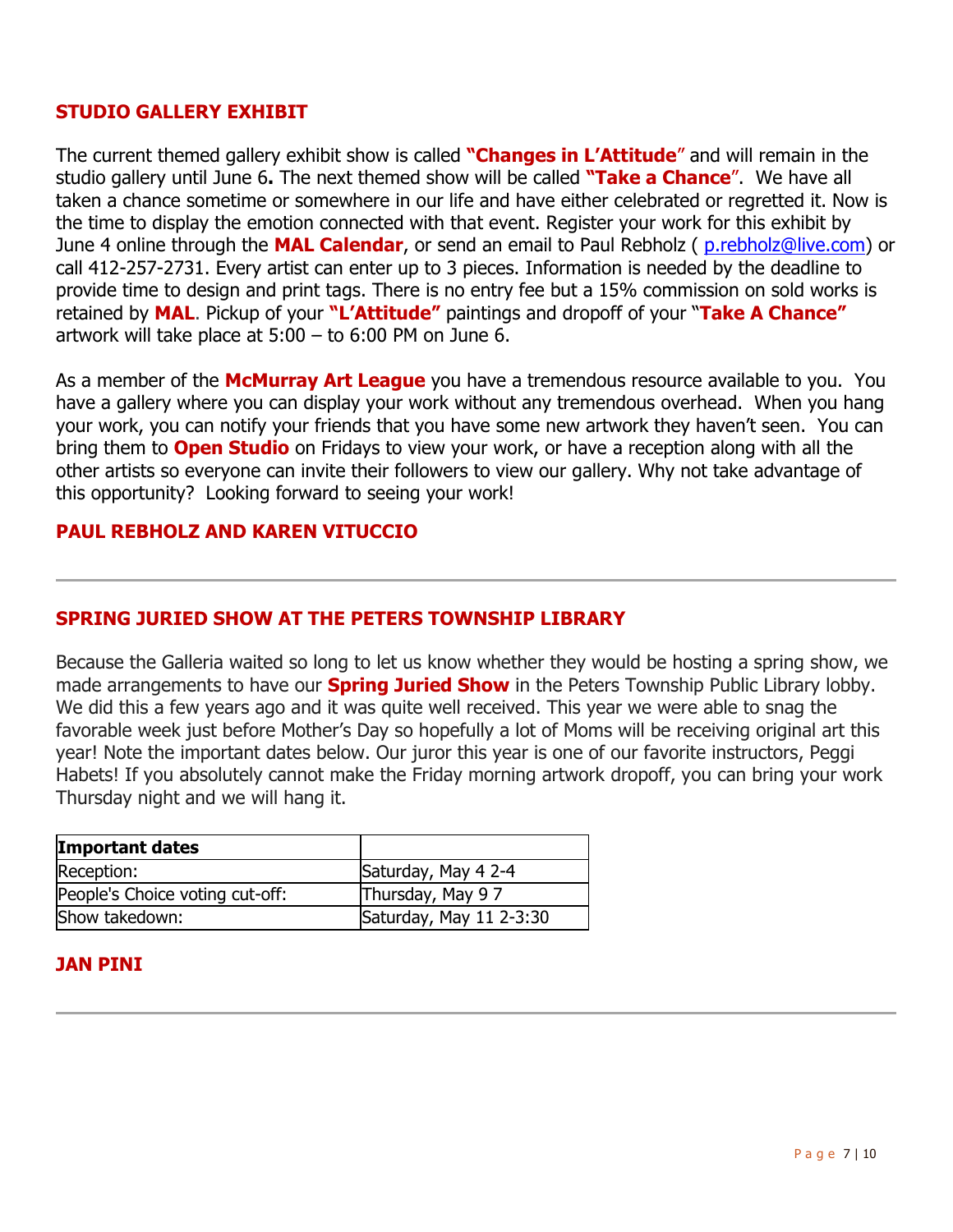#### **OPEN STUDIO, MAY**

Karen Vituccio asked me to fill in for her to compose this article for May. She apparently doesn't know how scary that is. After all, she is so eloquent, creative, inspirational and humorous that no one stands a chance of filling in for her.

So I'm going to use the KISS rule (keep it simple stupid). We want you to bring your Muse and your art supplies and come and join us on Fridays. You'll have plenty of time to create your best art while enjoying the friendship of other League members.

Come join us for **Open Studio**. You'll love it. We will have an **Open Studio** every Friday for the month of May, from 10:00AM to 2:00PM. Come and have fun. If you have any questions, don't call me - call Karen.

[Klvituccio@gmail.com](mailto:Klvituccio@gmail.com) 412-835-1124 412-860-9049

### **PAUL REBHOLZ FOR KAREN VITUCCIO**

#### **ARTISTIC YOU PAINT ALONG**

Be an artist at **The McMurray Art League** on May 11 6:30-9:30. Complete a 16 x 20 painting with step by step instructions from Linda Van Newkirk. BYOB, bring a friend or meet new people, light refreshments will be served.

- When: May 11 6:30-9:30
- Where: **McMurray Art League Studio** McDowell shops (behind Atria's)
- Cost: \$35 all supplies included

To sign up go on the **McMurray Art League website.**

Questions? Call Linda @ 724 941-5784

#### **LINDA VAN NEWKIRK**

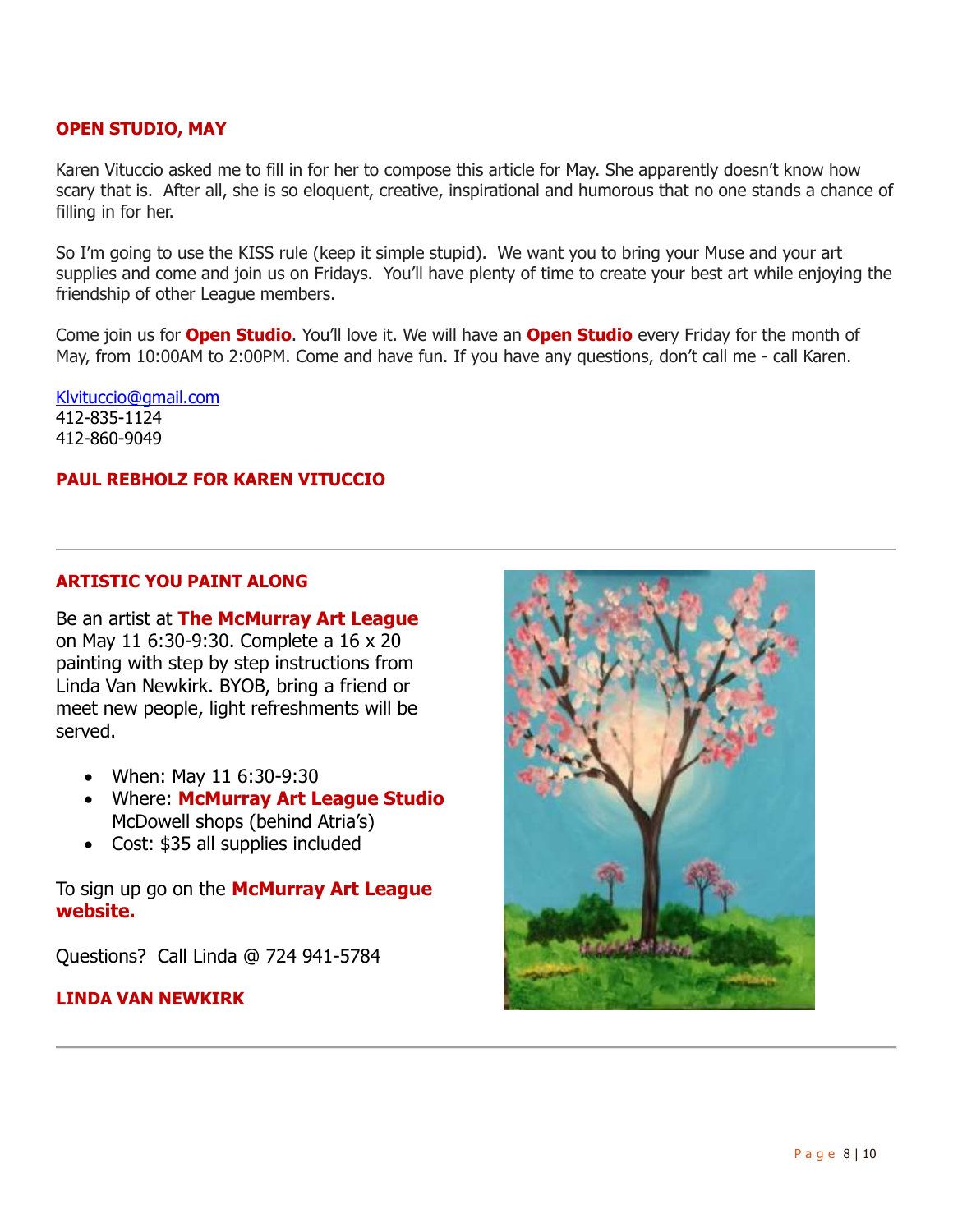## **NEWS FROM OTHER LEAGUES**

- **PITTSBURGH WATERCOLOR SOCIETY:** Deadline for entries to the Aqueous is July 1, 2019. Prospectus is on web at Pittsburgh Watercolor Society
- **THE PHOTOGRAPHIC SECTION OF THE ACADEMY OF SCIENCE AND ART OF PITTSBUGH**: Meetings are held 2nd, 3rd, 4th Tuesday of each month September through May. To view other news see website [www.pghphoto.org.](file:///C:/Users/prebh/Desktop/MAL%20Newsletters/2019-03%20Newsletter/www.pghphoto.org)

### **FRAN MARZE**

### **PETERS TOWNSIP LIBRARY EXHIBIT**

Peters Township Library has recently renovated the exhibit space. Due to a more limited wall space, you may enter up to three 2-dimensional pieces no larger than 24" top to bottom. There is no entry fee but a 15% commission on sold works (10% is donated to the library and 5% to **MAL**).

| <b>SHOW DATES</b>            | <b>THEME</b>                      |
|------------------------------|-----------------------------------|
| March 13 - May 22, 2019      | Radical                           |
| May 22 - July 24, 2019       | Summer Serenade                   |
| July 24 – October 23, 2019   | <b>ROYGBIV Series: Cool Tones</b> |
| October 23 – January 7, 2020 | <b>ROYGBIV Series: Warm Tones</b> |

**RADICAL** is the theme for the **MAL** art exhibit currently hanging at Peters Township Library. Artists Betty Roseborough, Jan Pini, Brian Scales, Jeennie Nickolls and Sandy Conley are participating. The show hangs until May 15. Check it out!

### **SANDY CONLEY**

## **MEMBER ADDITIONS/CORRECTIONS**

**MAL** welcomes renewed member Mary Stuart. Please enter her contact information into your directory.

| <b>Stuart, Mary</b> |         | 724-941-3081 marystuart502@gmail.com |    |
|---------------------|---------|--------------------------------------|----|
| 211 Victoria Lane   | (Harry) | AC OI PA                             |    |
| McMurray            | PА      | 15317                                | SА |

### **CAROL AURIN AND LESLIE BALDWIN**